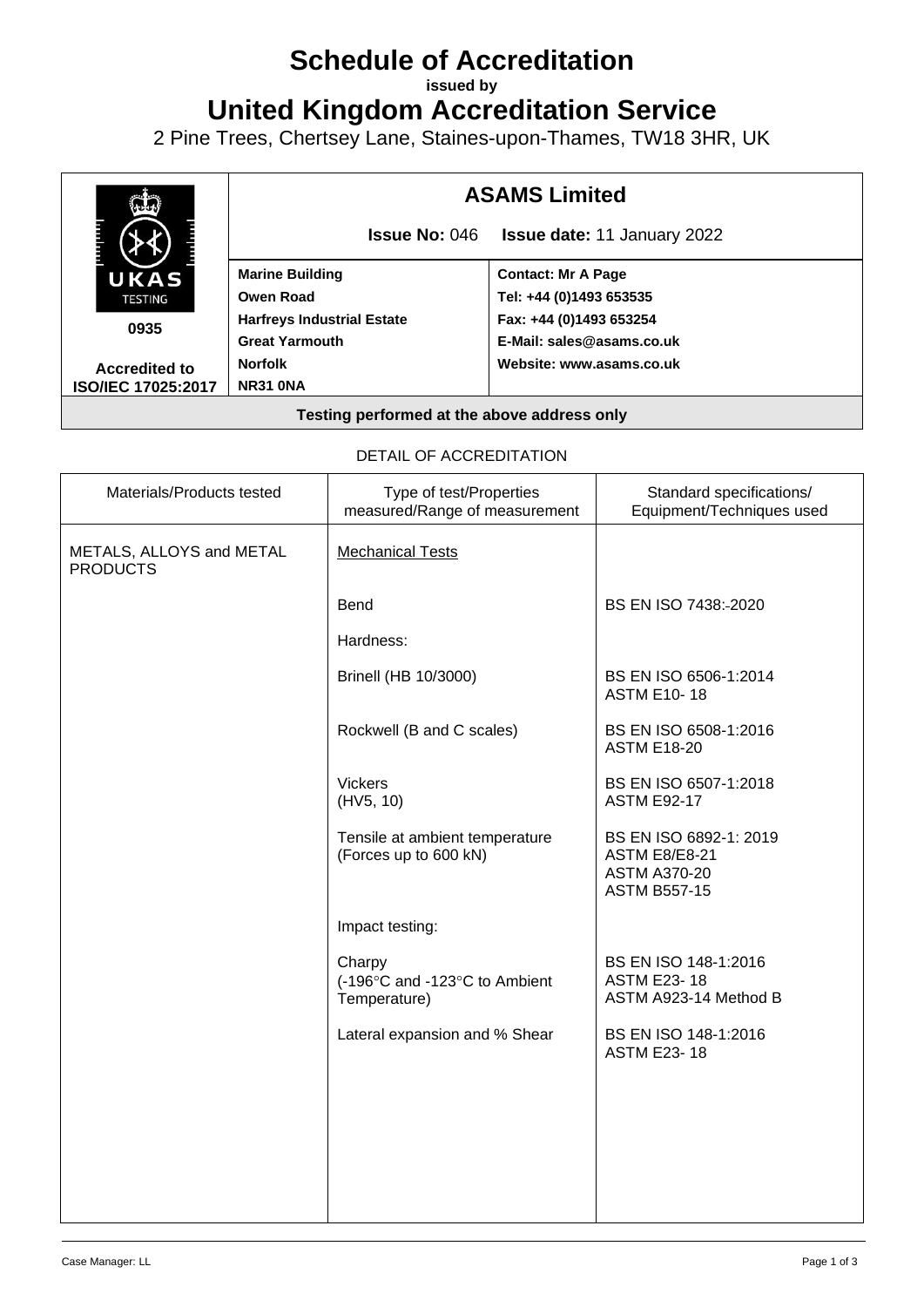

# **Schedule of Accreditation issued by United Kingdom Accreditation Service**

2 Pine Trees, Chertsey Lane, Staines -upon -Thames, TW18 3HR, UK

#### **ASAMS Limited**

**Issue No:** 046 **Issue date:** 11 January 2022

**Accredited to ISO/IEC 17025:2017**

**Testing performed at main address only**

| Materials/Products tested                     | Type of test/Properties<br>measured/Range of measurement                                                                                                                               | Standard specifications/<br>Equipment/Techniques used                                                                                                                                                                                                                                                                                                                                                                                                                                                                                                                                                            |
|-----------------------------------------------|----------------------------------------------------------------------------------------------------------------------------------------------------------------------------------------|------------------------------------------------------------------------------------------------------------------------------------------------------------------------------------------------------------------------------------------------------------------------------------------------------------------------------------------------------------------------------------------------------------------------------------------------------------------------------------------------------------------------------------------------------------------------------------------------------------------|
| METALS, ALLOYS and METAL<br>PRODUCTS (cont'd) | <b>Metallurgical Tests</b>                                                                                                                                                             |                                                                                                                                                                                                                                                                                                                                                                                                                                                                                                                                                                                                                  |
|                                               | Macrostructure and Microstructure<br>Assessment                                                                                                                                        | ASAMS OP No 07 rev 3                                                                                                                                                                                                                                                                                                                                                                                                                                                                                                                                                                                             |
|                                               | Ferrite content                                                                                                                                                                        | <b>ASTM E562: 19</b><br>OP27 Rev1 using Feritscope                                                                                                                                                                                                                                                                                                                                                                                                                                                                                                                                                               |
|                                               | Graphite content by Comparison                                                                                                                                                         | <b>ASTM A247:19</b>                                                                                                                                                                                                                                                                                                                                                                                                                                                                                                                                                                                              |
|                                               | Average Grain size                                                                                                                                                                     | <b>ASTM E112:13</b>                                                                                                                                                                                                                                                                                                                                                                                                                                                                                                                                                                                              |
|                                               | <b>Austenite Spacing</b>                                                                                                                                                               | DNVGL-RP-F112 A.6                                                                                                                                                                                                                                                                                                                                                                                                                                                                                                                                                                                                |
|                                               | Coating thickness                                                                                                                                                                      | ASTM B487:85 (2020)                                                                                                                                                                                                                                                                                                                                                                                                                                                                                                                                                                                              |
| <b>Duplex Stainless Steel</b>                 | <b>Detrimental Intermetallic Phases</b>                                                                                                                                                | ASTM A923-14 Method A                                                                                                                                                                                                                                                                                                                                                                                                                                                                                                                                                                                            |
| <b>WELDMENTS</b>                              | <b>Mechanical and Metallurgical Tests</b>                                                                                                                                              |                                                                                                                                                                                                                                                                                                                                                                                                                                                                                                                                                                                                                  |
|                                               | Tests designated in specified<br>welding codes as detailed below:<br>Bend, Fracture, Hardness, Impact,<br>Tensile and Macro assessment in<br>accordance with specific welding<br>codes | BS EN ISO 9606-1:2017<br>BS EN ISO 9606-2:2004<br>BS EN ISO 15614-1:2017+A1:2019<br>BS EN ISO 15614-2:2005<br>BS EN ISO 15614-6:2006<br>BS EN ISO 15614-7: 2019<br>BS EN ISO 15614-8:2016<br>BS EN ISO 9016:2012<br>BS EN ISO 5178:2019<br>BS EN ISO 4136:2012<br>BS EN ISO 5173:2010+A1:2011<br>BS EN ISO 9015-1:2011<br>BS EN ISO 9017:2018<br>BS EN ISO 17639:2013<br>BS 4515: Part 1: 2009<br>BS 4515: Part 2:1999<br>BS 4871: Part 3:1985<br>BS 4872: Part 1:1982<br>BS 4872: Part 2:1976<br><b>ANSI/AWS D1.1-15</b><br>ASME IX-21<br>ASAMS OP No 07 rev. 3<br>ASAMS OP No 09 rev. 1<br>BS EN ISO 5817:2014 |